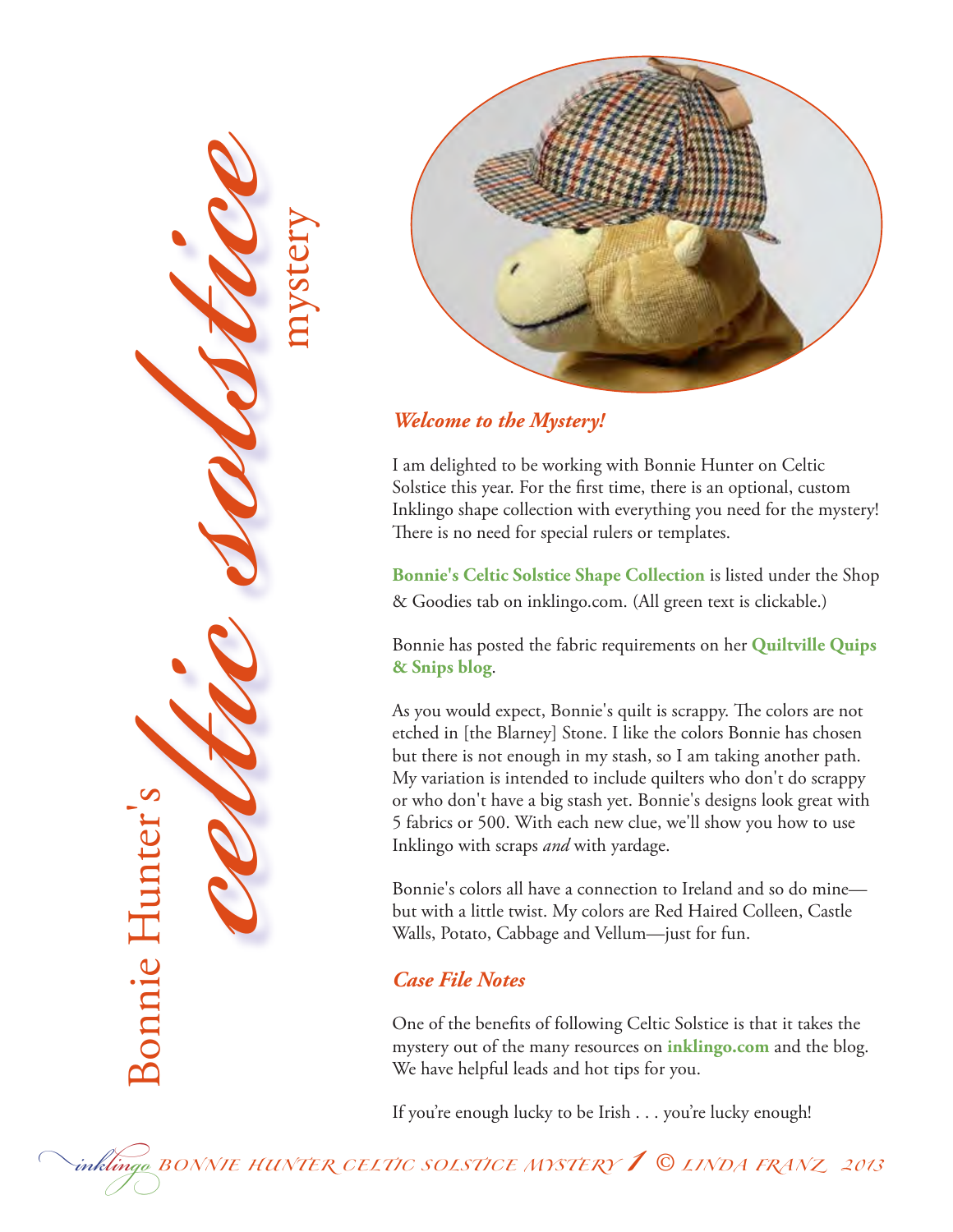

*Monkey says there are at least two hot leads on this page. A good detective follows up.*



If you use the optional Inklingo shape collection, you need:

- • Inkjet printer **FAQ on [inklingo.com](http://lindafranz.com/section/faq/question/45#q45)**
- freezer paper (FP for short)
- rotary cutter, 2 rulers and a cutting mat (or scissors)
- needles & thread for hand piecing or a sewing machine
- scissors
- iron and ironing surface
- • **[Inklingo](http://lindafranz.com/shop/beginners/3/product/celtic-solstice/156) Bonnie Hunter Celtic Solstice Shape Collection** (\$20 for a limited time)
- • **[Inklingo Diamond/Triangles/Square Shape Collection](http://lindafranz.com/shop/beginners/3/product/inklingo-free-shapes/7)** (free, includes the first chapter of the handbook on pages H5-H48)

If this will be your first time printing on fabric, you can give yourself a head start by reviewing the first chapter of the handbook and learning **[how to print Custom Page Sizes](http://lindafranz.com/section/custom-page-sizes/43)** with your printer.

Printing **[Custom Page Sizes](http://lindafranz.com/section/custom-page-sizes/43)** is important because it allows us to use the fabric efficiently—often more efficiently than traditional methods and templates. Please review the detailed instructions for printing your first Custom Page Size under the Support & Goodies tab at **[inklingo.com](http://inklingo.com/)**.

Until recently every Inkjet printer had software that included the ability to print Custom Page Sizes. Recently HP made a change. You can read about printers **in the FAQ on [inklingo.com](http://lindafranz.com/section/faq/question/45#q45)**.

It is a great idea to practice on scrap paper first, and it is a nifty way to "label" your freezer paper too, as described on page H41 of the free shape collection for **[Diamond/Triangles/Square](http://lindafranz.com/shop/beginners/3/product/inklingo-free-shapes/7)**.

The **[Inklingo Yahoo Group](http://groups.yahoo.com/group/Inklingo/)** is a friendly place. Your question might help someone who is too shy to ask.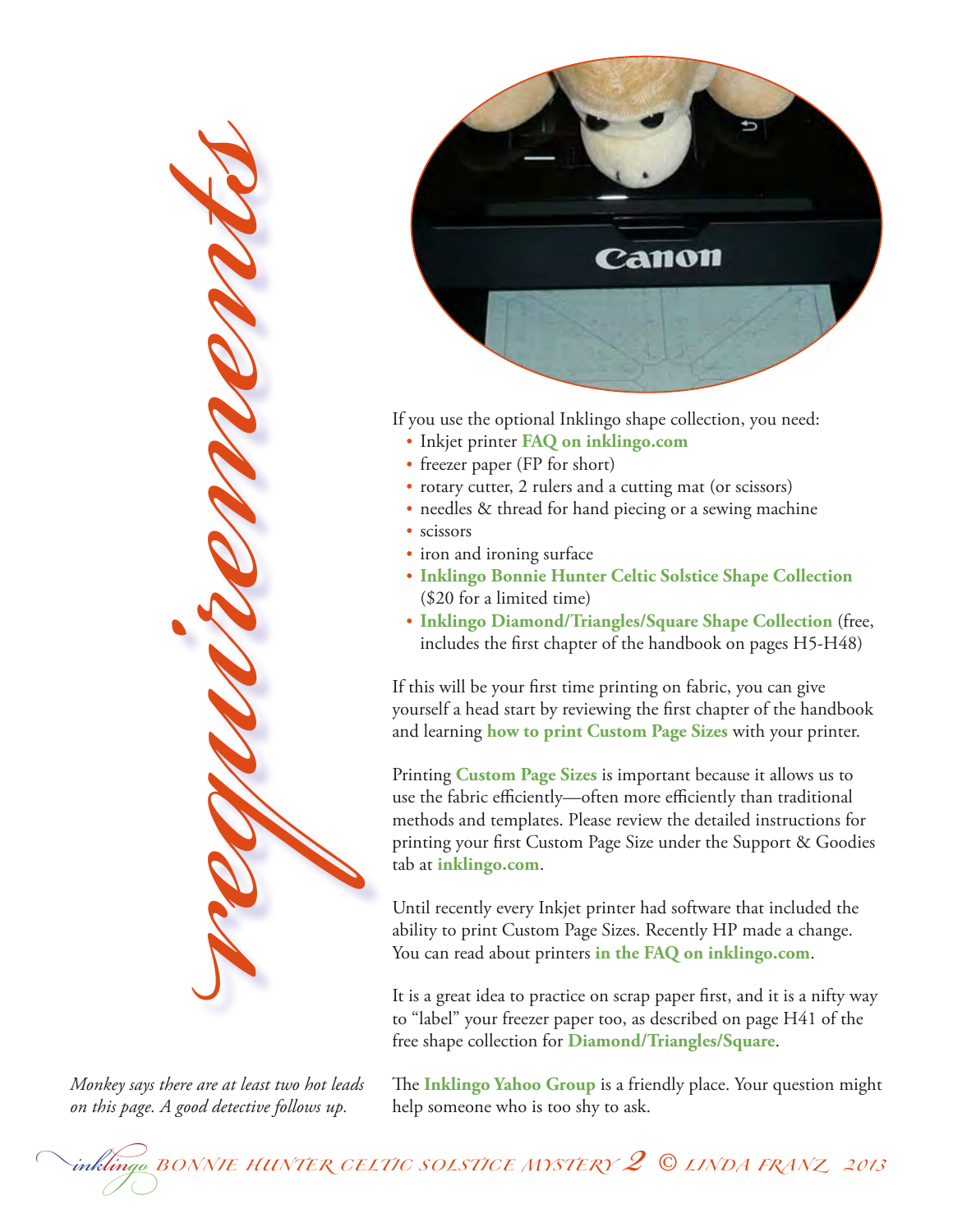

#### *Only 5 Fabrics?*

My Celtic Solstice uses only 5 fabrics, which is shocking to anyone who thinks 10 reds are better than one, but it might encourage quilters who are not comfortable working with scraps to jump in on this mystery.

It started because I didn't have enough of Bonnie's colors in my stash. That meant a jaunt to a local quilt shop. When I got there I could not resist the colors and silky feel of Moda's Winter's Lane collection. They work with a favorite neutral from my stash.

All five fabrics feel luxurious and are miraculously connected to Ireland! At least that's what Monkey thinks. Suddenly Monkey believes he is a great storyteller with Irish ancestors. He has never said much (or anything at all), so I'm not sure he actually has the gift of the gab. We'll see.

The fabric requirements for Celtic Solstice with Inklingo are the same or less than for a scrappy quilt with traditional methods. Inklingo uses fabric very efficiently, so Bonnie's amounts are more than enough. They allow for a little extra, so no worries if you make a little booboo or two.

I want red, beige and taupe to be the dominant colors in my quilt, so I will use them for the colors that use the most yardage, but there is a little Celtic green too.

Playing with fabric is one of the best things about quilting. Inklingo takes the work out of the preparation and simplifies the sewing, so you can afford to spend more time choosing fabric—if that is what makes your heart sing!



*fabric*

*May you have warm words on a cold evening, a full moon on a dark night, and the road downhill all the way to your door.*  —Irish Blessing

*May there be enough fabric in your stash, a big sale if you go shopping, and a sharp blade in your rotary cutter.* — Monkey's Blessing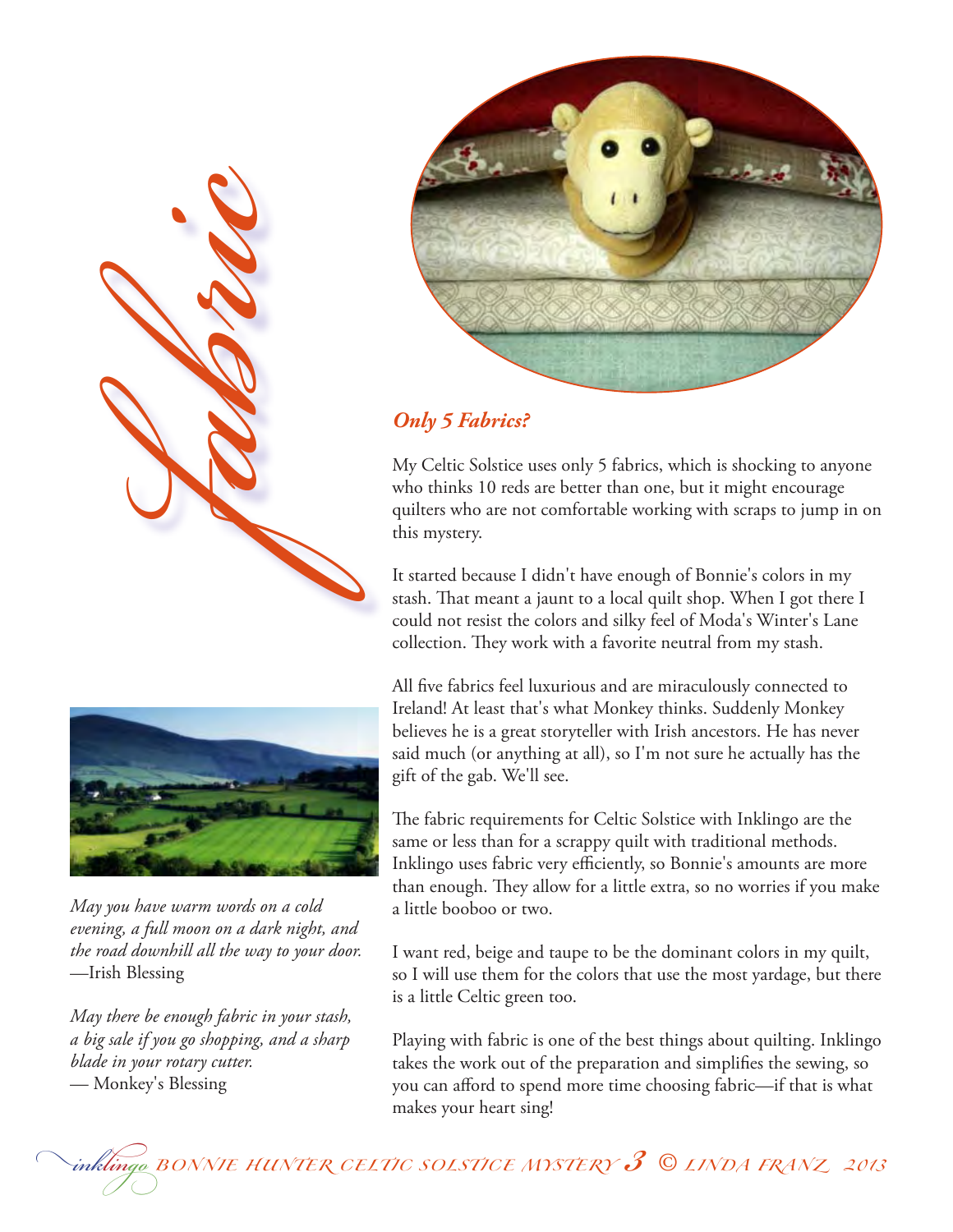

Actual size



#### *1. Red Haired Colleen (Bonnie's Dark Blue)*

2.25 yards for 75 x 75 quilt 4.5 yards for 111 x 111 quilt



For Bonnie, the dark blue represents the sky and Irish Sea. For me, the red represents all the beautiful red haired colleens like Maureen O'Hara

#### *2. Castle Walls (Bonnie's Green)*

2 yards for 75 x 75 quilt 4 yards for 111 x 111 quilt



Bonnie's green represents the Emerald Isle and the Irish flag. My taupe represents the ancient walls of Blarney Castle.



#### *3. Vellum (Bonnie's Neutral)*

2 yards for 75 x 75 quilt 4.25 yards for 111 x 111 quilt

Bonnie's neutral is made up of many different shades. My light neutral represents the vellum pages of the amazing Book of Kells.



## *4. Potato (Bonnie's Orange)*

2.25 yards for 75 x 75 quilt 4.25 yards for 111 x 111 quilt



Bonnie's orange represents the Irish flag. My beige represents the Irish potato. The shape reminds me of a Celtic Cross too (next page).



## *5. Cabbage (Bonnie's Yellow)*

1.5 yards for 75 x 75 quilt 3 yards for 111 x 111 quilt



Bonnie's yellow represents Irish sunshine and wild flowers. This pale Celtic green is the cabbage in Bubble & Squeak.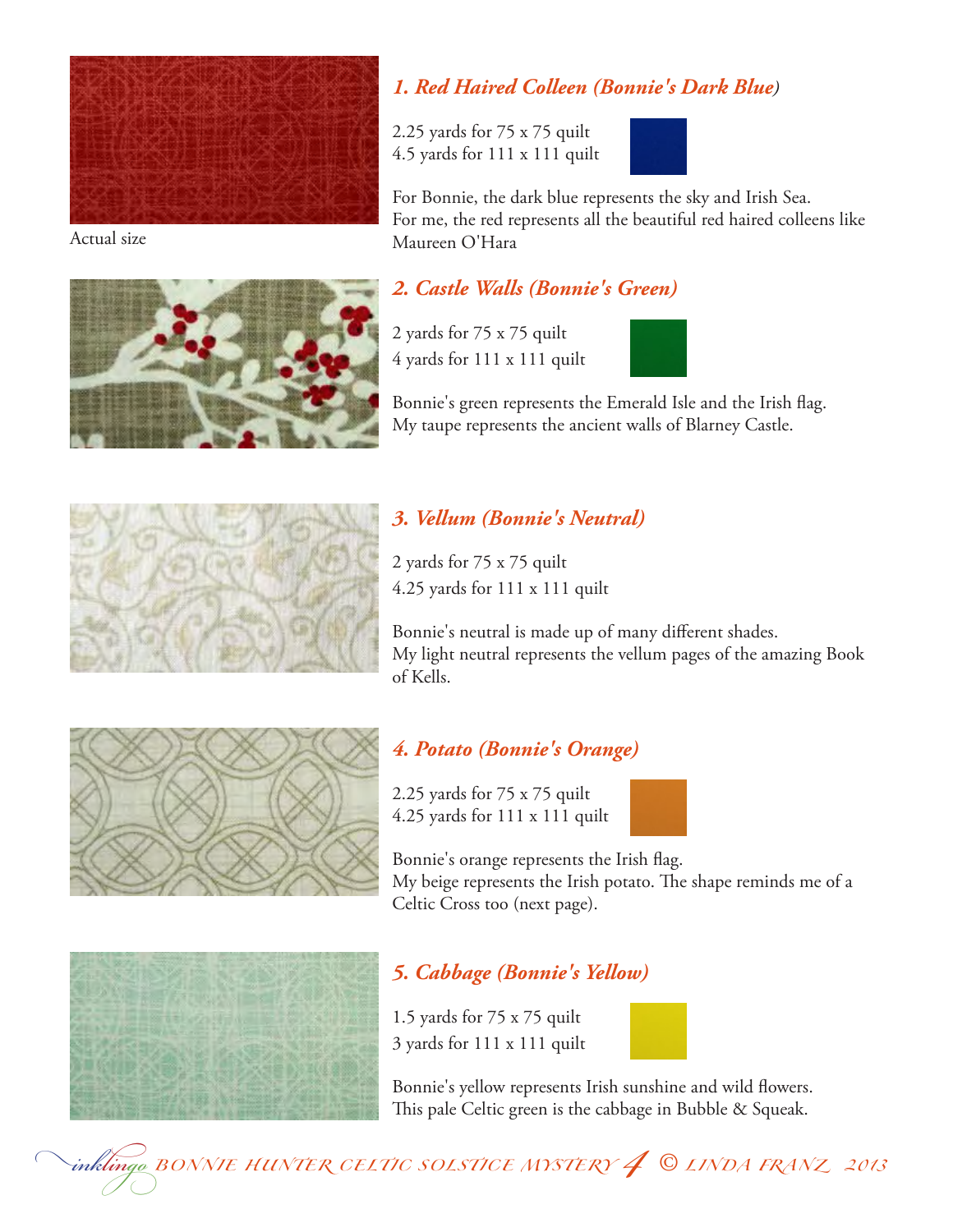

Red Haired Colleen (Maureen O'Hara)



Castle Walls at Blarney



Vellum pages in the Book of Kells



Potatoes



Cabbage



## *1. Choose the fabrics.*

See Bonnie's notes on **[Quiltville Quips & Snips blog](http://quiltville.blogspot.ca/p/celtic-solstice-mystery.html)**.

*Note about Dark Fabric:* Many very dark fabrics are light on the back, so Inklingo colors show clearly. See all of my **[best tips for](http://www.lindafranz.com/blog/inklingo-on-dark-quilt-fabric/)  [printing on dark fabric](http://www.lindafranz.com/blog/inklingo-on-dark-quilt-fabric/)** on the blog. It's a **[Top Ten Tute](http://www.lindafranz.com/blog/top-ten-tutes/)**.

The cool Inklingo methods for Celtic Solstice allow you to print one fabric, layer with unprinted fabric, and sew, so you may not need to print all of your dark fabrics. However, it is smart to look at the wrong side of dark fabrics before you buy. If you have a choice among several darks, choose ones that will be the easiest to print.

## *2. Wash the fabric and fold it neatly. No ironing!*

I strongly recommend washing the fabric. Our **[Very Best Tips on](http://www.lindafranz.com/blog/how-to-print-on-fabric-best-tips/)  [the blog](http://www.lindafranz.com/blog/how-to-print-on-fabric-best-tips/)** include tips for washing small scraps. It is another **[Top](http://www.lindafranz.com/blog/top-ten-tutes/)  [Ten Tute](http://www.lindafranz.com/blog/top-ten-tutes/)**.

I have always recommended washing new fabrics, but with Inklingo washing out the sizing makes it easy to print jam-free.

## *3. Get ready to print.*

If you want a head start, you can print a test page of each color/ fabric using the method on pages H32-H37 of **[the free shape](http://lindafranz.com/shop/beginners/3/product/inklingo-free-shapes/7)  [collection](http://lindafranz.com/shop/beginners/3/product/inklingo-free-shapes/7)** and in the Top Ten Tutes on the blog.

Our best tips for printing on fabric are in the **[Top Ten Tutes](http://www.lindafranz.com/blog/top-ten-tutes/)**, but if you have questions, please ask. I am happy to help. It is easier than you can imagine! linda@lindafranz.com

*You'll never plough a field by turning it over in your mind.*  —Irish Proverb

# *inklingo BONNIE HUNTER CELTIC SOLSTICE MYSTERY 5 © LINDA FRANZ 2013*